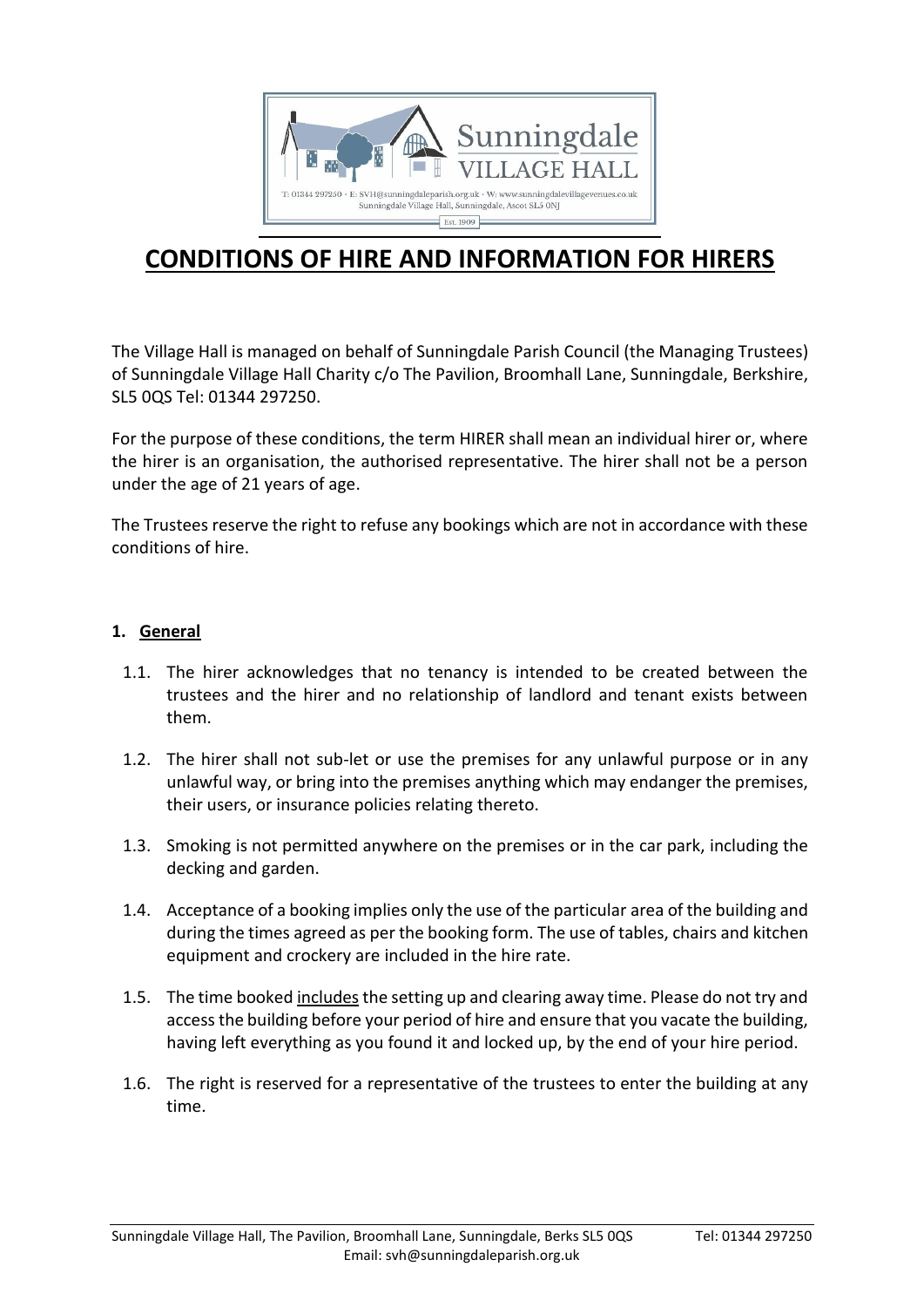# **2. Rooms**

- 2.1. The Large Hall holds a maximum of 150 people standing and 100 people seated. The Small Hall holds a maximum of 60 people standing and 30 people seated. The hirer acknowledges that they have booked sufficient space to house the guests.
- 2.2. Small Hall during the term-time the Small Hall is the home to Sunningdale Pre-School. They have lots of toys and equipment in the hall, on the decking and in the garden as well as decorations all over the walls. It will be cleared away as much as possible in order to maximise the space available for your hire of the hall. Please note the toys and equipment **DO NOT** form part of the hire of the hall. Therefore we respectfully ask that they are not used by hirers. If you need to move any Pre-School equipment please ensure that it is returned to its original position at the end of the hire.
- 2.3. The hirer is responsible for collecting the keys during the week before the function date. Collection by the hirer will be arranged with the Village Venues Operations Manager.
- 2.4. The trustees will be responsible for ensuring heating and lighting is available and ensuring the room is in a condition acceptable for hire.

# **3. Hirer responsibilities**

- 3.1. The hirer shall, during the period of hire, be responsible for the security of the building and shall at no time leave the building unattended.
- 3.2. The hirer shall, during the period of hire, be responsible for the supervision of the premises, protection of the fabric and contents from damage and the behaviour of all persons using the premises.
- 3.3. The hirer shall, during the period of hire, be responsible for the proper supervision of car parking arrangements so as to avoid the obstruction of the local highway and bus route.
- 3.4. The hirer shall be responsible for obtaining any local authority or other licences necessary in connection with the booking, including the sale of alcohol.
- 3.5. The hirer shall, if selling goods on the premises, comply with all relevant fair trading laws and any local code of practice issued in connection with such sales.
- 3.6. The hirer shall be responsible for observing all relevant food health and hygiene legislation and regulations if preparing, serving or selling food.
- 3.7. The hirer shall ensure that any electrical appliances brought by him to the premises and used there shall be safe and in good working order, used in a safe manner, fitted with effective suppressers and properly earthed and insulated.
- 3.8. The hirer shall ensure that no highly flammable substances, portable gas appliances or other equipment involving the use of naked flames are brought in the building.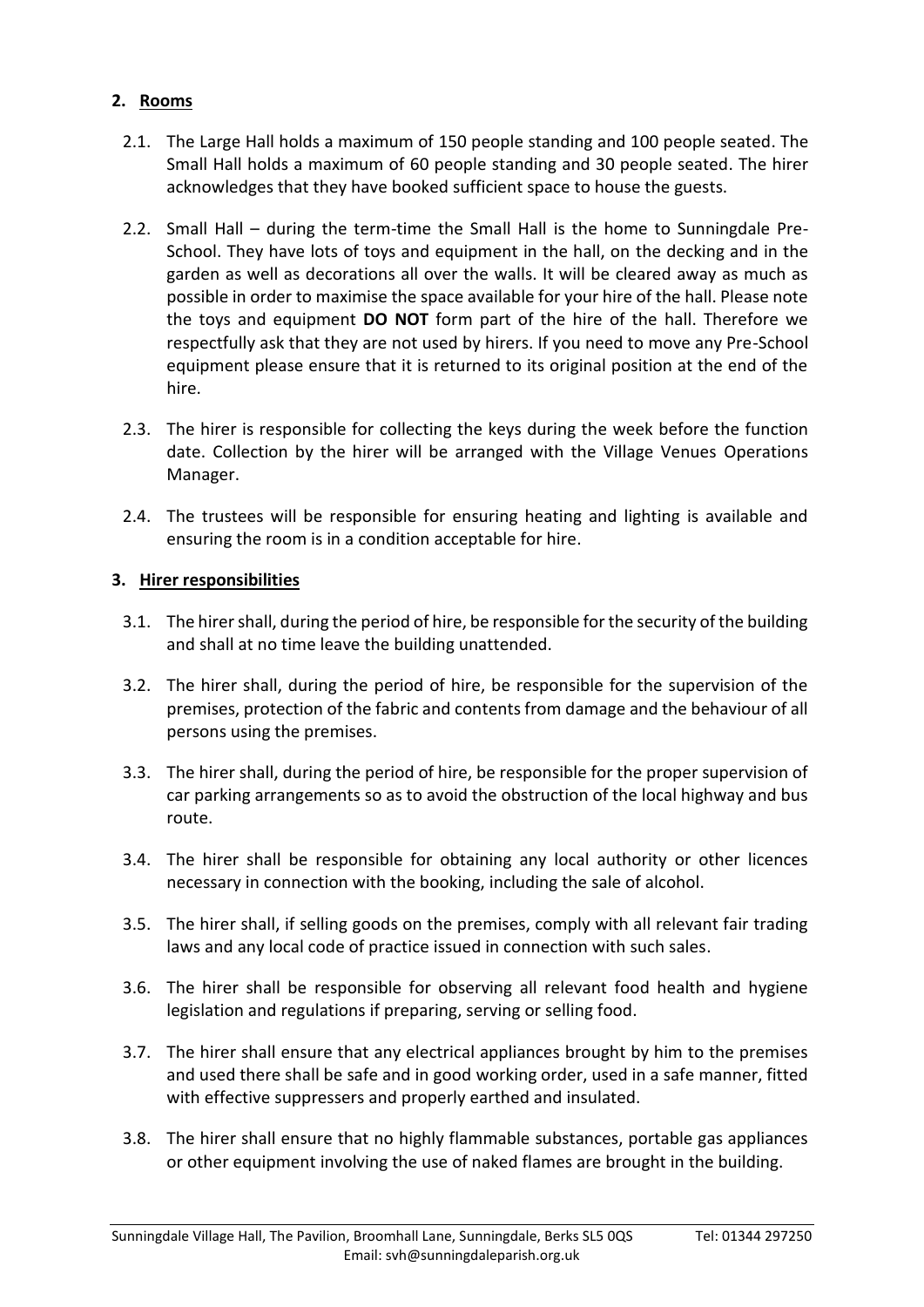- 3.9. The hirer shall be responsible for observing all regulations affecting the premises imposed by the Fire Authority, the Local Authority or the Licensing Justices and must not contravene the laws of betting, gaming and lotteries.
- 3.10. The hirer is responsible for cleaning away their own equipment and disposing of their rubbish at the end of the period of hire. Failure to comply with this will incur a cleaning charge. The trustees reserve the right to charge the hirer for additional costs for cleaning, repairs or loss replacement – this includes the refilling/replacement of fire fighting equipment that has been used in a non-fire situation.
- 3.11. The hirer is responsible for closing and locking the doors, and returning the keys as arranged by the Operations Manager.
- 3.12. The hirer shall indemnify the trustees in respect of repair of any damage done to any part of the premises or contents of the building during a booking, as well as the tables, chairs, crockery, etc.

# **4. Insurance**

- 4.1. Regular Hirers shall be responsible for making the adequate arrangements to insure against any third party claims which may fall against the hirer or his/her organisation whilst using the premises. These include having Public Liability and Professional Indemnity insurance.
- 4.2. The trustees do not accept responsibility for loss or damage to the hirer's effects during the time of hire or for injury to any person unless negligence on the part of the trustees can be proven.

# **5. Children**

- 5.1. The trustees regard the safe care and protection of children is of utmost concern. Groups that hire or use the premises are expected to share this concern and make appropriate provision for the children in their care.
- 5.2. Any safeguarding concerns should be reported to Sunningdale Village Hall's Welfare Officer: Ruth Davies on [clerk@sunningdaleparish.org.uk](mailto:clerk@sunningdaleparish.org.uk) or 07767 233494.
- 5.3. Regular Hirers working with children, young people or vulnerable adults must provide the Trustees with copies of their Safeguarding Policy and a current DBS (Disclosure and Barring Service) certificate.
- 5.4. All hirers must ensure that any activities for children, young people and other vulnerable adults are only provided by fit and proper persons in accordance with the Safeguarding Vulnerable Groups Act 2006 and any subsequent legislation.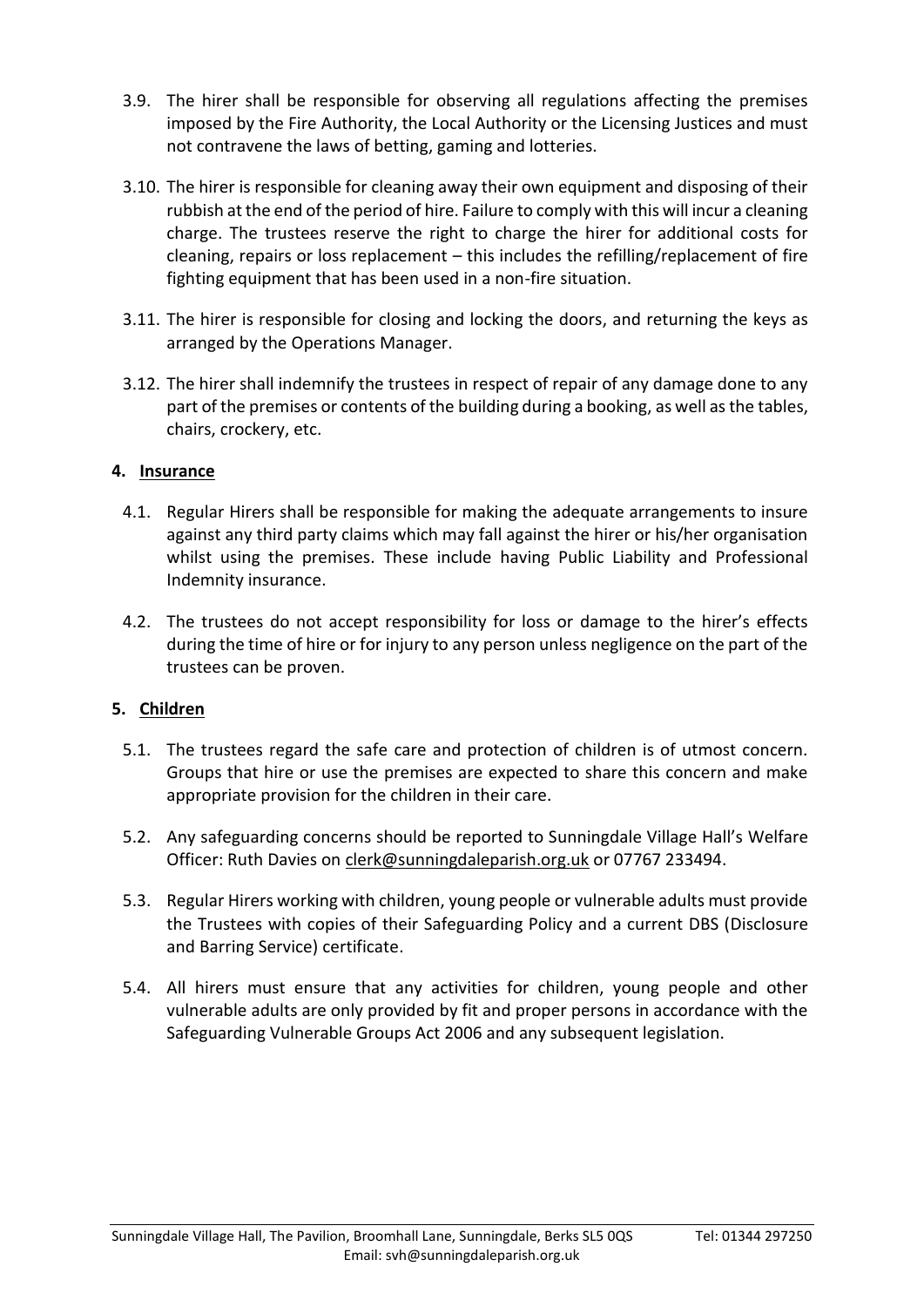5.5. Minimum recommended child supervision levels are as follows:

| $0-2$ yrs | 1 adult for every 3 children 1:3                                          |
|-----------|---------------------------------------------------------------------------|
| $2-3yrs$  | 1 adult for every 4 children 1:4                                          |
| $3-8yrs$  | 1 adult for every 8 children 1:8                                          |
| Over 8yrs | 1 adult for the first 8 children and then an extra person for every extra |
|           | 12 children                                                               |

- 5.6. Children should not be allowed to leave the building at any time during the party, and should be under adult supervision at all times, even when using the toilets.
- 5.7. The kitchen is out of bounds to children under 12 years and children 12-16 yrs only permitted in the kitchen with supervision by a responsible adult.
- 5.8. Children should not be allowed on the stage other than for a supervised activity.

# **6. Deposit**

- 6.1. The hirer has to make a deposit of £100.
- 6.2. Once the building has been checked and there is no responsibility of the hirer under these Conditions of Hire, the deposit will be refunded.

# **7. Cancellations**

- 7.1. The trustees reserve the right to cancel or change a booking in exceptional circumstances. Any booking fee will be subsequently refunded. The trustees cannot be held liable for any costs incurred by the hirer as a result of a cancelled or changed booking.
	- 7.2. The full hire charge will be made on bookings at the time of receipt of the invoice for the booking to be confirmed. If you need to cancel your booking we require 28 days notice prior to your booking date in order to consider a full refund.

# **8. Complaints**

8.1. Any complaints should be made in the first instance to Ruth Davies, Charity Manager, then if no satisfactory response is received to the Chair of the Village Hall Managing Committee, The Pavilion, Broomhall Lane, Sunningdale, Berkshire, SL5 0QS. The decision of the Chairman of the Committee is final.

# **9. Faults and damages**

9.1. Please report any faults or damages to the Village Hall Operations Manager via email [svh@sunningdaleparish.org.uk](mailto:svh@sunningdaleparish.org.uk) within 12 hours of the end of your booking.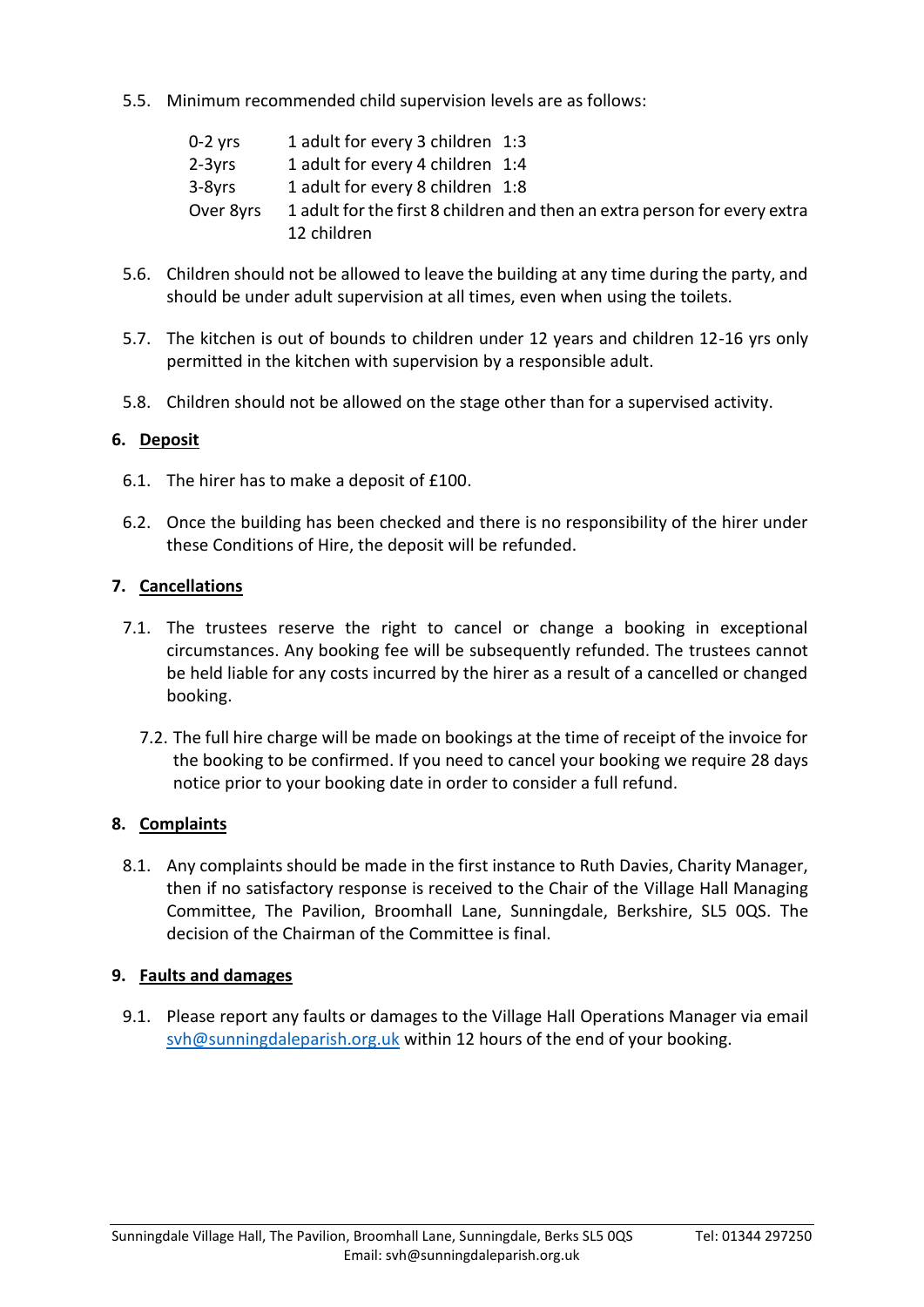# **GUIDANCE NOTES**

# **1 Cleaning**

- a) Please leave the building in a neat, tidy and clean condition, returning any chairs and tables to the correct place, removing all personal belongings and cleaning up behind you. Mops, brooms, cleaning products and a vacuum cleaner can be found in the storage room situated in the right of the stage. Any additional cleaning costs incurred following a booking will be charged to the hirer.
- b) Please **do not leave any rubbish** in the buildings. Please bring black bin bags to help you remove any general waste to the large bin by the front door. Recyclable waste (paper, card, plastic bottles and packaging, aluminium cans, foil, cartons and glass) should be placed in the blue recycling wheelie bin. If the recycling bin is full please take any excess recyclable waste away with you. Please do not leave any hazardous waste on site or in the rubbish bins eg helium canisters.

#### **2 Phone**

a) There is no public phone available in the building. You must ensure you have a mobile phone available in case of emergencies.

#### **3 Wi-Fi**

a) The Village Hall does not currently have Wi-Fi.

#### **4 Noise**

a) Please ensure that minimum noise is made by yourself and guests when arriving and leaving the buildings. We wish to preserve good relations with our neighbours. The fire doors in the main hall must be kept closed at all times. As the hall is in a Conservation area, for evening events music must cease at 11pm and all guests must have vacated the premises by 11.30pm.

#### **5 First Aid and accident report**

a) A first aid box and accident report book can be found in the kitchen and the Booking Trustees should be informed of any accident or injury occurring.

# **6 Heating**

a) If you need to adjust the heating the control panel with "+" and "-" buttons is on the wall at the far side of the hall. Clear instructions are displayed under the control panel. If you have turned up the heating please turn it down again before you leave the building.

#### **7 Lighting**

a) Please note that the lights in the toilets are automatic and will only switch off once the doors are closed. The external lights are sensor operated and will turn of automatically.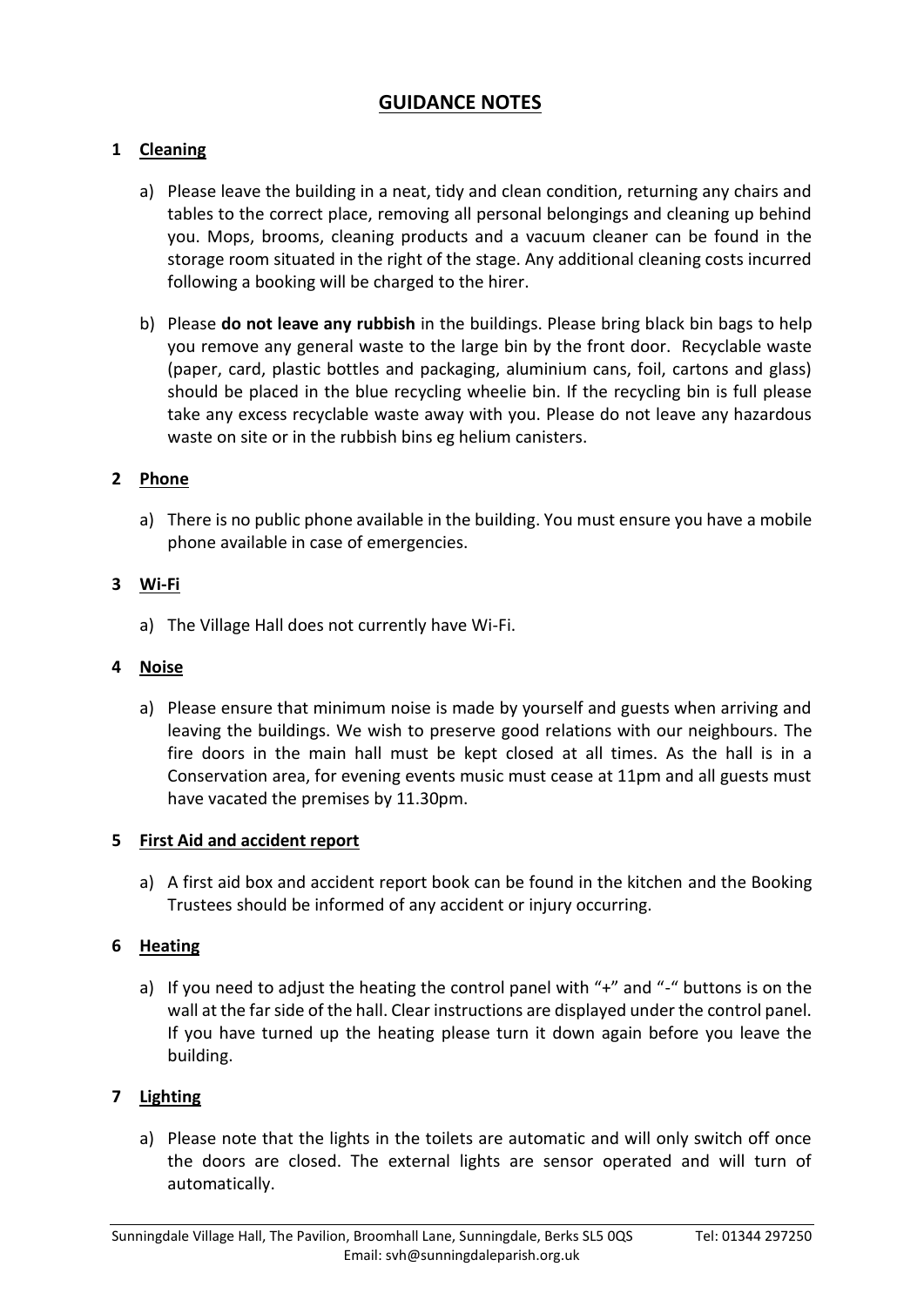# **8 Decorations**

a) Please do not fix anything to the walls with the use of adhesive, sellotape or blu-tac. It is acceptable to fix items to the doors and wooden surfaces with blu-tac, but not to plastered walls. Picture hooks have been provided on the picture rail to enable you to hang decorations. Please do not place any decorations immediately above the heaters.

# **9 Tables and chairs**

a) 16 flat pack tables are provided in the store cupboard to the right of the stage and there are 2 wheeled racks containing 100 folding chairs. Please put away all tables and chairs at the end of your booking.

# **10 Kitchen**

a) Provided for your use in the Main Hall kitchen are the following: fridges, double oven and hobs, microwave, kettle and mugs. The Small Hall kitchen has the following: fridge, freezer, single oven, microwave and kettle. Please note we do not provide other crockery or cutlery. Please do not leave any perishables in the fridge or kitchen.

# **11 Curtains**

a) If you have closed the curtains for your event, please ensure you open them again before you leave the Hall. Please only use the cords to open and close the curtains and do not pull on the fabric of the curtains.

# **12 Fire Regulations**

a) Please familiarise yourself with the fire regulations for the building and the location of fire protection equipment and fire escape routes. Click to view [Sunningdale Village](http://www.sunningdalevillagevenues.co.uk/content/pages/documents/1580984535.pdf)  [Hall Fire Escape Routes.](http://www.sunningdalevillagevenues.co.uk/content/pages/documents/1580984535.pdf) Do not restrict fire escape routes. In the event of an outbreak of fire the Fire Brigade should be called out. Any such incident should be reported to the Bookings Manager.

# **13 Parking**

- a) Parking at the front of the building is reserved for disabled use and the hirer for unloading.
- b) Please ensure that you and your guests park legally and do not obstruct the public highway. If the car park is full we advise parking opposite the building on Church Road. Please be aware that during the day this is a bus route. Sufficient passing space needs to be left to accommodate this.

# **14 Closing and locking**

a) Please familiarise yourself with the closing and locking of the building as the hirer must make sure that the building is properly closed and locked.